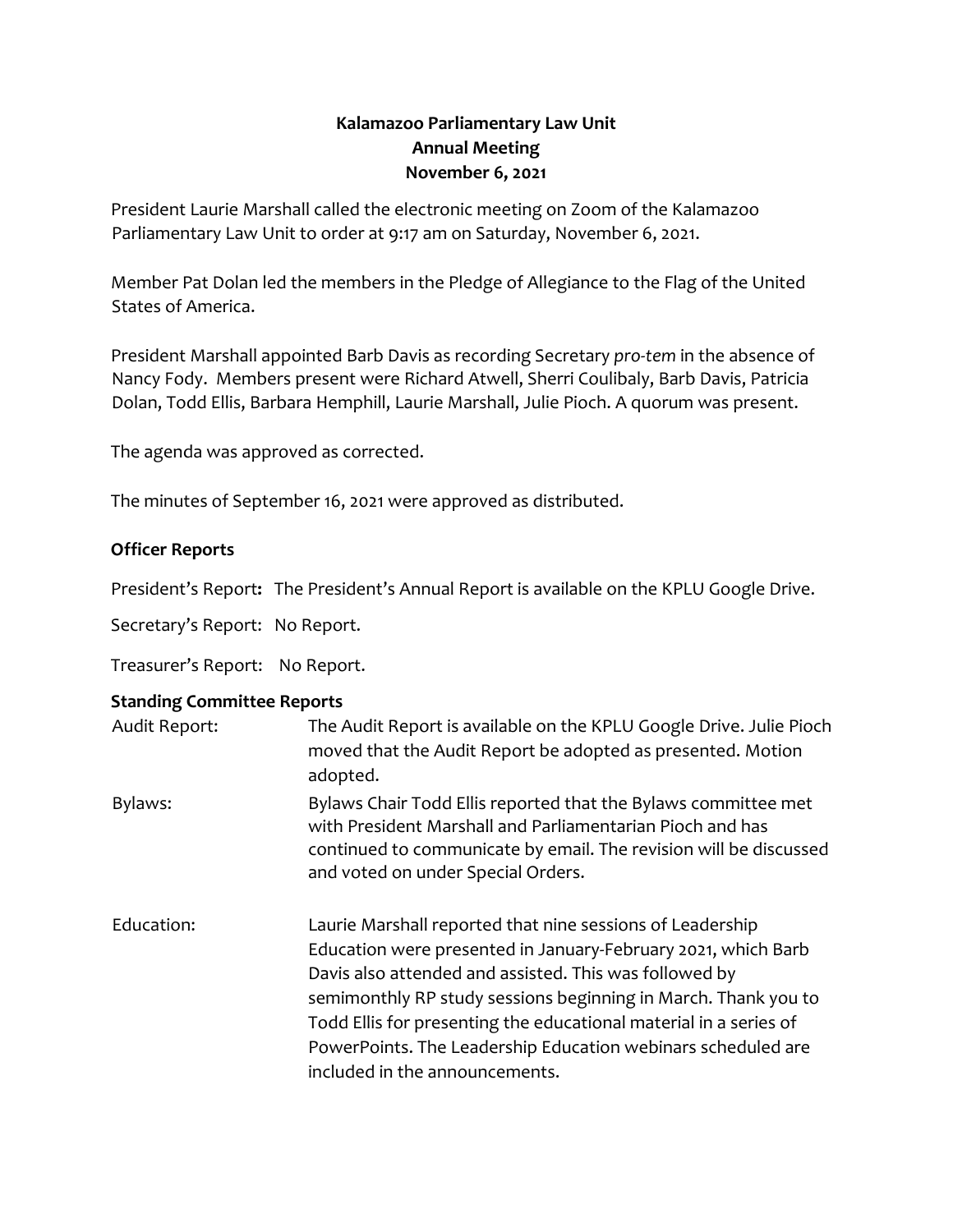| Library:                          | The Library Report is available on the KPLU Google Drive. Since<br>materials on RONR 12 <sup>th</sup> edition are available digitally, perhaps out-<br>of-date materials should be retired or donated as they will not be<br>useful to newer members. It was suggested that the Librarian invite<br>members to view the materials to see what is still useful. |
|-----------------------------------|----------------------------------------------------------------------------------------------------------------------------------------------------------------------------------------------------------------------------------------------------------------------------------------------------------------------------------------------------------------|
| Membership:                       | New members in 2021: Jackie Livesay and Susan Rigoulet.                                                                                                                                                                                                                                                                                                        |
| Nominating:                       | The election will be held under Special Orders. The slate is:                                                                                                                                                                                                                                                                                                  |
|                                   | President - Laurie M Marshall<br>*Vice President - Todd Ellis<br>Secretary - Nancy Fody<br>Treasurer - Julie Pioch                                                                                                                                                                                                                                             |
|                                   | Nominating Committee - Sherri Coulibaly                                                                                                                                                                                                                                                                                                                        |
| Yearbook:                         | Betty Weston requested to be excused from the Committee. Laurie<br>Marshall will produce the 2022 Yearbook, with Pat Dolan as editor.                                                                                                                                                                                                                          |
| <b>Special Committee Reports:</b> |                                                                                                                                                                                                                                                                                                                                                                |
| Community Outreach:               | Position is still vacant                                                                                                                                                                                                                                                                                                                                       |
| <b>Special Orders</b>             |                                                                                                                                                                                                                                                                                                                                                                |
| <b>Bylaws:</b>                    | Todd Ellis presented the revision of the Bylaws (Revised Bylaws<br>Draft v6).                                                                                                                                                                                                                                                                                  |
|                                   | Julie Pioch moved to strike Article III, Section 4. Barb Davis moved<br>amend the motion by striking Subsections B & C from the motion.<br>[This would be equivalent to leaving in Section 4 and striking only<br>subsection A]. The secondary amendment was defeated. The<br>primary amendment was defeated and Section 4 was not struck.                     |
|                                   | Barb Davis moved to strike all references to vice-president. The<br>motion was defeated.                                                                                                                                                                                                                                                                       |
|                                   | Barbara Hemphill moved to amend Article VII, Section 7, to add<br>"without vote" after the word members. The motion was adopted.                                                                                                                                                                                                                               |
|                                   | Barb Hemphill raised a point of order to ask if the chair can<br>participate in debate. Parliamentarian Pioch pointed out that we<br>are a small group of 8 and the presider can participate in debate.                                                                                                                                                        |
|                                   | Note that members Coulibaly and Atwell had left and member<br>Ongley had arrived.                                                                                                                                                                                                                                                                              |
|                                   | The revision was adopted.                                                                                                                                                                                                                                                                                                                                      |